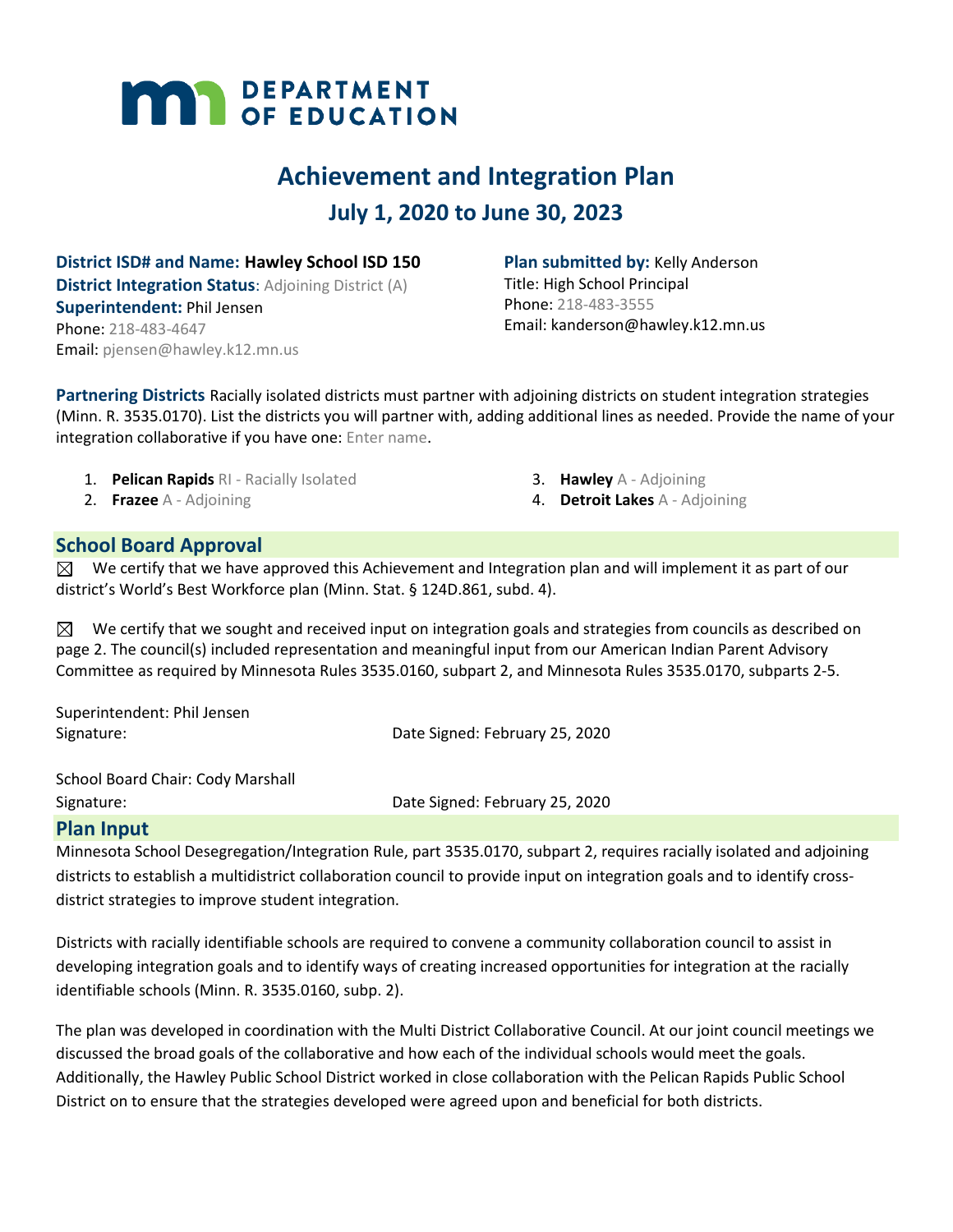**American Indian Parent Advisory Committee** Districts with an American Indian parent advisory committee must include representation from this committee on the councils described above (Minn. R. 3535.0160, subp. 2, and 3535.0170, subp. 3).

For stakeholder input to be meaningful, it should be based on open communication and coordination that acknowledges and considers the views of all participants. For steps to ensure that input from your council is meaningful, see the Facilitation Guide in the [Achievement and Integration Plan Guide,](https://education.mn.gov/mdeprod/idcplg?IdcService=GET_FILE&dDocName=MDE059117&RevisionSelectionMethod=latestReleased&Rendition=primary) and see the [Tribal Consultation Guidance.](http://education.state.mn.us/mdeprod/idcplg?IdcService=GET_FILE&dDocName=mde072001&RevisionSelectionMethod=latestReleased&Rendition=primary)

Below, list your council members and identify American Indian parent committee members. Briefly describe council members' recommendations for your district-wide plan and for your racially identifiable school plans, as applicable. You may also include meeting dates and describe the process you used to ensure meaningful input from council members.

**Multidistrict Collaboration Council:** Ed Richardson- Pelican Rapids (director), Daren Kern- Battle Lake, Joe Carrier-Detroit Lakes, Pam Daly- Detroit Lakes, Renee Kerzman- Detroit Lakes, Jeff Drake- Fergus Falls, Becky Matejke (Frazee), Kelly Anderson- Hawley, Jim Kennedy- Perham, Chelsea Cruz- Underwood, Dave Kuehn- Underwood.

## **Submitting this Plan**

Submit your completed plan as a Word document to MDE for review and approval (Minn. Stat. § 124D.861, subd. 4). Once it's signed, scan the signature page and save it as a separate PDF. Email your plan and signature page to [MDE.integration@state.mn.us.](mailto:MDE.integration@state.mn.us)

Detailed directions and support for completing this plan can be found in the [Achievement and Integration Plan Guide](https://education.mn.gov/mdeprod/idcplg?IdcService=GET_FILE&dDocName=MDE059117&RevisionSelectionMethod=latestReleased&Rendition=primary).

## **Achievement and Integration Goals**

This plan must contain three types of goals, at least one for each of the following:

- 1. Reducing the disparities in academic achievement among all students and specific categories of students excluding the categories of gender, disability, and English learners.
- 2. Reducing the disparities in equitable access to effective and more diverse teachers among all students and specific categories of students excluding the categories of gender, disability, and English learners.
- 3. Increasing racial and economic integration (Minn. Stat. § 124D.861, subd. 2 (a)).

**Goal #1:** To increase reading proficiency from 70% to 90% for students who qualify for FRPL in third-sixth grade and are enrolled prior to 10-1-2020 will be reading at grade level as measured by MCA III Reading test results, by June 2023.

**Aligns with WBWF area**: All 3rd graders can read at grade level. **Goal type:** Achievement Disparity

## **Strategies**

#### **Strategy Name and #1** WIN Time

**Type of Strategy:** Innovative and integrated pre-K-12 learning environments. \* If you choose this, complete the Integrated Learning Environments section below.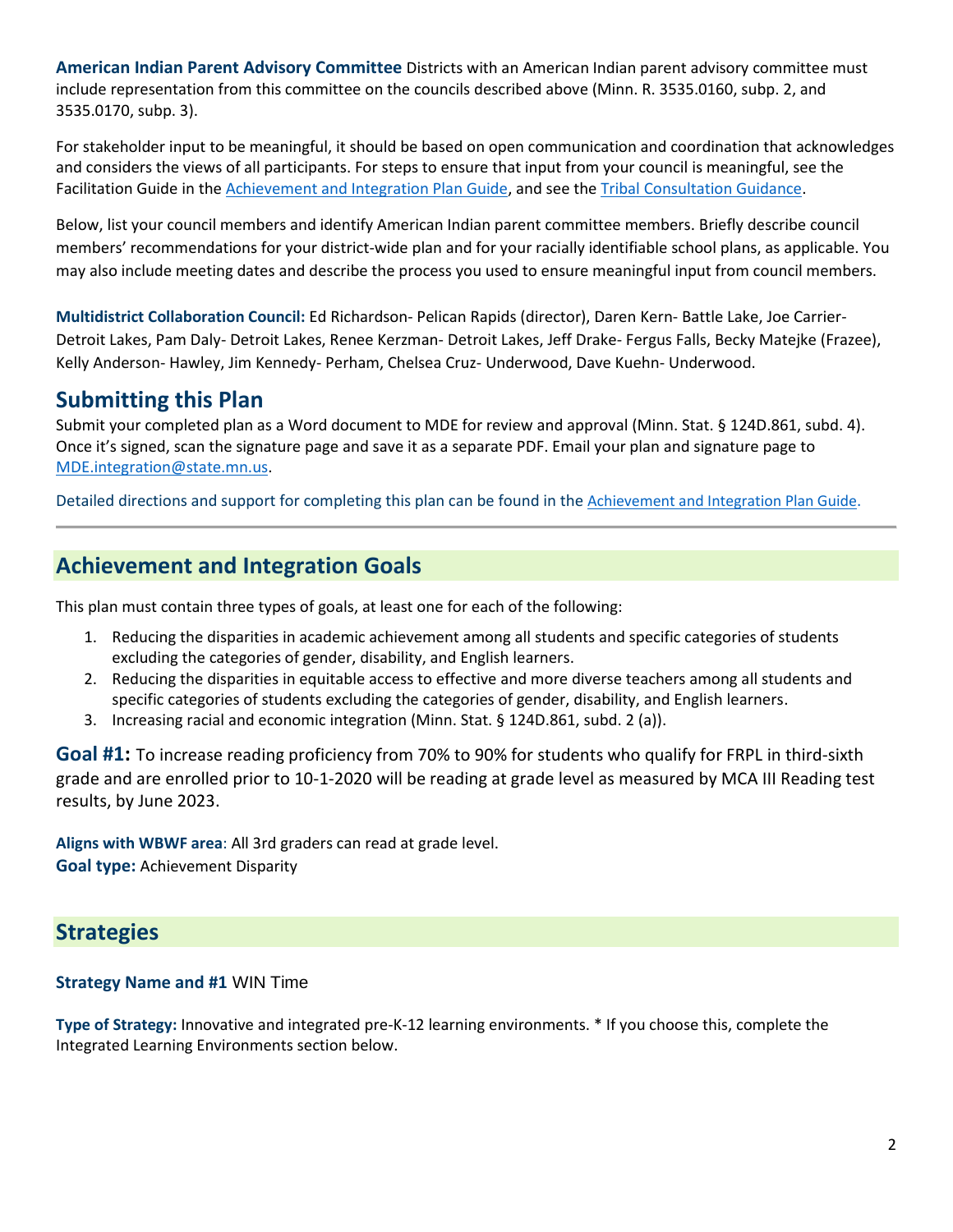**Integrated Learning Environments** (Minn. Stat. § 124D.861, subd. 1 (c)). If you chose *Innovative and integrated pre-K through grade 12 learning environments* as the strategy type above, your narrative description should describe how the different aspects of integrated learning environments listed below are part of that strategy:

 $\boxtimes$  Uses policies, curriculum, or trained instructors and other advocates to support magnet schools, differentiated instruction, or targeted interventions.

- $\Box$  Provides school enrollment choices.
- $\Box$  Increases cultural fluency, competency, and interaction.
- $\Box$  Increases graduation rates.
- $\Box$  Increases access to effective and diverse teachers.

#### **Narrative description of this strategy.**

Reading interventions and extension activities provided to all students K-6 for 30 minutes each day. Instruction is delivered in small groups with progress monitored weekly as well as 3 month benchmarks. Students will be benchmarked three times per year. This data will be used (along with teacher input) to place students in interventions that the data shows there is a need. Students will be weekly progress monitored during the interventions and monthly grade level data meetings will be held to discuss the groups and adjust groups based in the progress monitoring data as well as monthly STAR assessments with progress monitored weekly as well as 3 month benchmarks.

Location of services: Hawley School

## **Key Indicators**

#### **Key Indicators of Progress (KIP)**

| List key indicators of progress for this strategy and annual targets for each indicator.<br>Choose indicators that will help you know if the strategy is creating the outcomes you | <b>Target</b><br>2021 | <b>Target</b><br>2022 | <b>Target</b><br>2023 |
|------------------------------------------------------------------------------------------------------------------------------------------------------------------------------------|-----------------------|-----------------------|-----------------------|
| want to see.                                                                                                                                                                       |                       |                       |                       |
| The percentage of students achieving grade level proficiency for all 3rd graders by the end of<br>2023 will be 100%                                                                | 70%                   | 80%                   | 90%                   |
| The percentage of students identified as FRPL achieving grade level profiency for third grade<br>students by the end of 2023 will be 90%.                                          | 70%                   | 80%                   | 90%                   |
| Enter KIP.                                                                                                                                                                         |                       |                       |                       |

*This data will be used to support evaluation of your plan (Minn. Stat.* § *124D.861, subd. 5).*

#### **Strategy Name and #2** Literacy Coordinator

**Type of Strategy:** Professional development opportunities focused on academic achievement of all students.

#### **Narrative description of this strategy.**

Elementary literacy coordinator will train all staff in research based interventions and gathers data to be shared at monthly grade level meetings. At the meetings, groups are discussed and changed according to student needs.

Location of services: Hawley School

## **Key Indicators**

#### **Key Indicators of Progress (KIP)**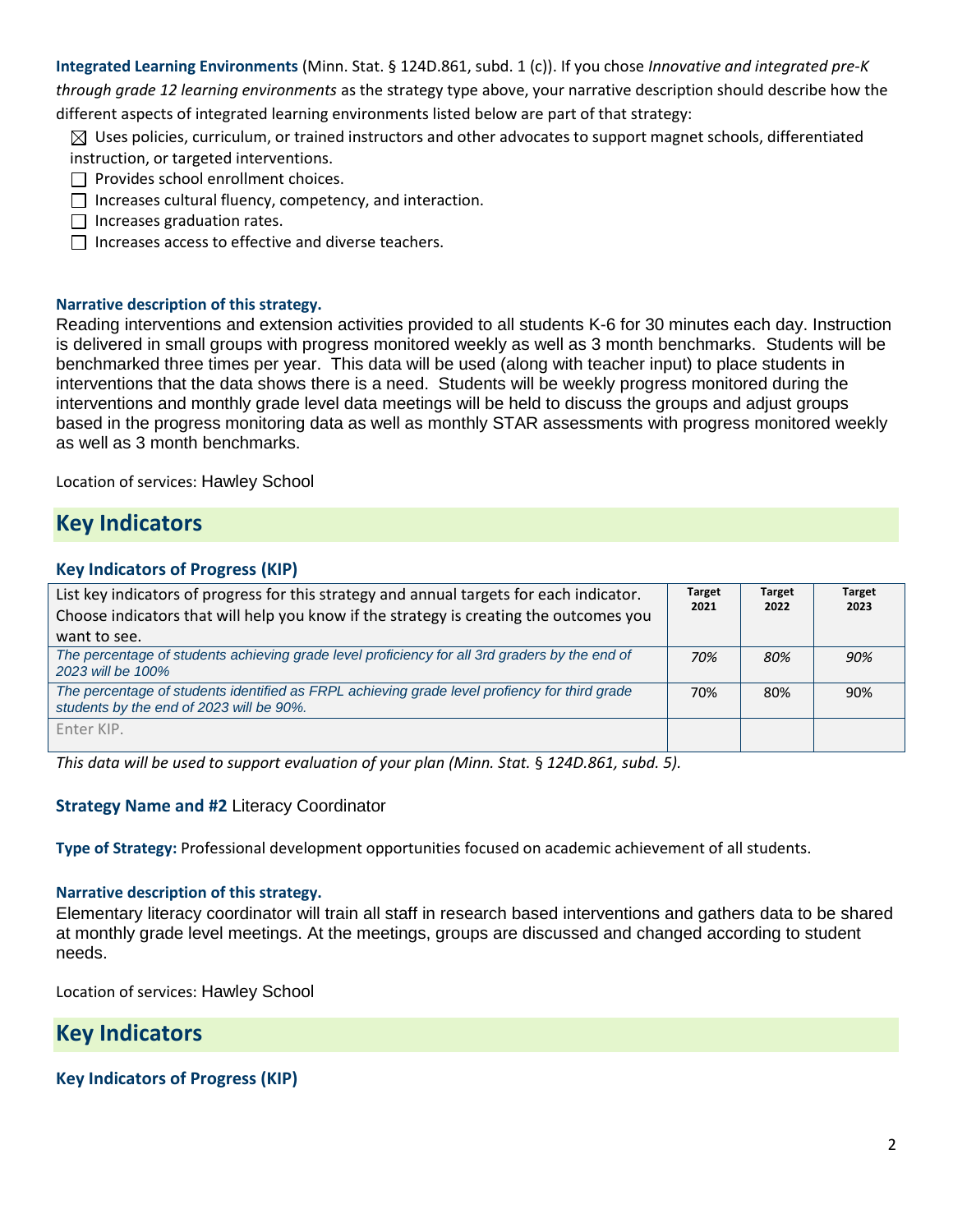| List key indicators of progress for this strategy and annual targets for each indicator.<br>Choose indicators that will help you know if the strategy is creating the outcomes you<br>want to see.                                                            | <b>Target</b><br>2021 | <b>Target</b><br>2022 | <b>Target</b><br>2023 |
|---------------------------------------------------------------------------------------------------------------------------------------------------------------------------------------------------------------------------------------------------------------|-----------------------|-----------------------|-----------------------|
| Fidelity of interventions. Monthly fidelity checks will be made by the Literacy Coordinator who will<br>monitor the paraprofessionals that are trained by the literacy coordinator in research based<br>interventions that are delivered during the WIN time. | 90%                   | 95%                   | 100%                  |
| Enter KIP.                                                                                                                                                                                                                                                    |                       |                       |                       |
| Enter KIP.                                                                                                                                                                                                                                                    |                       |                       |                       |

*This data will be used to support evaluation of your plan (Minn. Stat.* § *124D.861, subd. 5).*

**Goal #2:** By the conclusion of each graduation year 2021, 2022, and 2023, 100% of seniors will be identified as *ready for career and college* per our established system of determination.

**Aligns with WBWF area**: All students are ready for career and college. **Goal type:** Integration

## **Strategies**

#### **Strategy Name and #3**Ramp Up to Readiness

**Type of Strategy:** Career/college readiness and rigorous coursework for underserved students, including students enrolled in ALC.

#### **Narrative description of this strategy.**

Comprehensive researched based curriculum for students in 7-12 grade. The 5 pillars of focus are social emotional readiness, academic readiness, financial readiness, admissions readiness and career readiness. Students will participate in over 30 lessons yearly surrounding the 5 pillars and will be better prepared for life after school. Students will be fully informed and have the tools needed to make appropriate personal decisions for success. The lessons are centered around self-discovery with opportunities for self-reflection on goals and mindset.

Location of services: Hawley High School

## **Key Indicators**

#### **Key Indicators of Progress (KIP)**

| List key indicators of progress for this strategy and annual targets for each indicator.<br>Choose indicators that will help you know if the strategy is creating the outcomes you                         | <b>Target</b><br>2021 | <b>Target</b><br>2022 | <b>Target</b><br>2023 |
|------------------------------------------------------------------------------------------------------------------------------------------------------------------------------------------------------------|-----------------------|-----------------------|-----------------------|
| want to see.                                                                                                                                                                                               |                       |                       |                       |
| 100% of the students will complete a post-secondary plan at the end of each school year.                                                                                                                   | 100%                  | 100%                  | 100%                  |
| Students will show 50% growth in their readiness for post-secondary options after learning the 5<br>pillars as measured by a pre and post survey from grade 7 to grade 9 and from grade 10 to grade<br>12. | 90%                   | 90%                   | 90%                   |
| Enter KIP.                                                                                                                                                                                                 |                       |                       |                       |

*This data will be used to support evaluation of your plan (Minn. Stat.* § *124D.861, subd. 5).*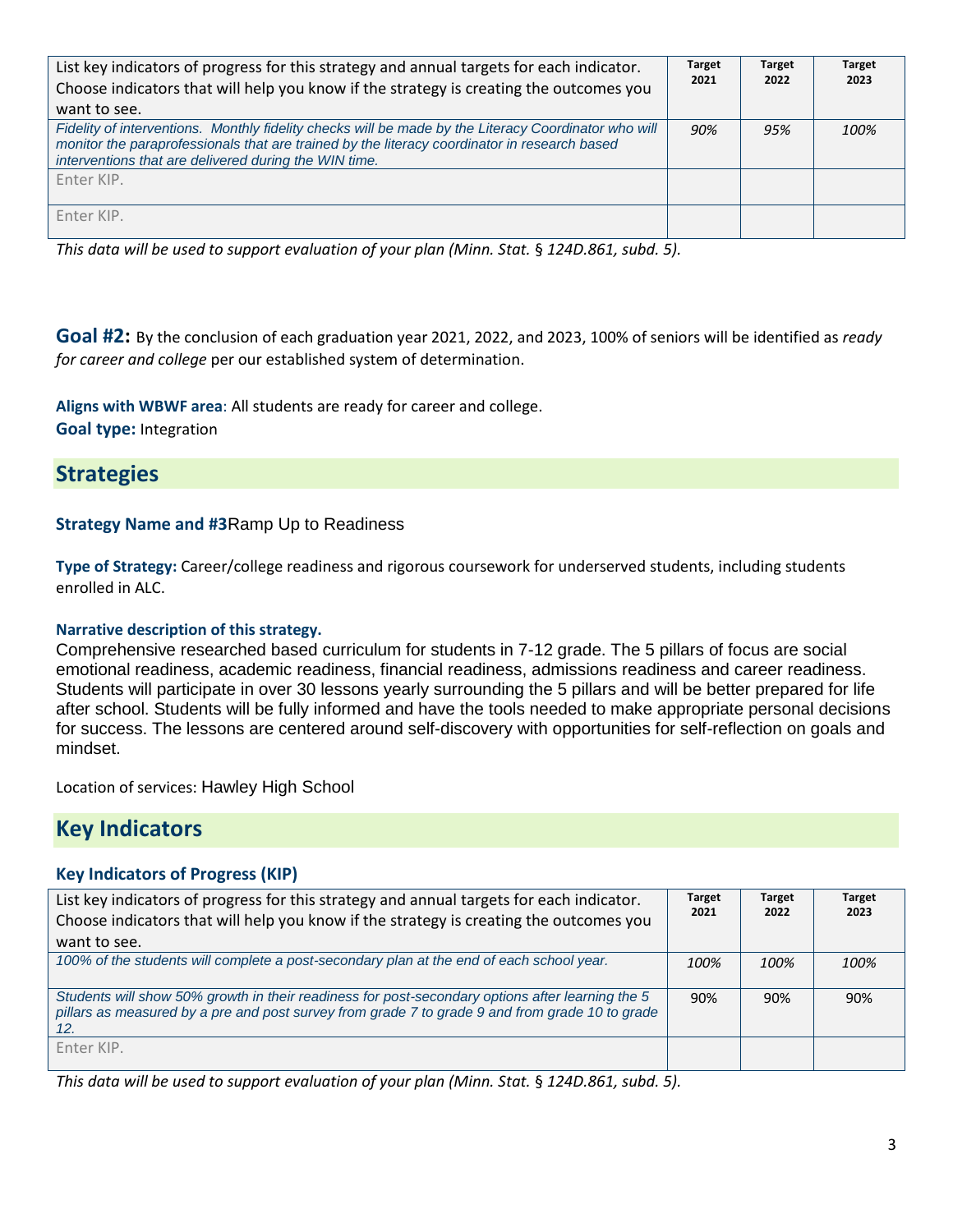#### **Strategy Name and #4** Cultures & Cuisines

**Type of Strategy:** Career/college readiness and rigorous coursework for underserved students, including students enrolled in ALC.

#### **Narrative description of this strategy.**

Students will learn about a variety of cultures which will include shopping at a variety of ethnic food stores, preparing foods for and with students from Pelican Rapids, and will also utilize a digital platform to create featured cultures and cuisines with students from Pelican Rapids High School. Students will interact monthly both digitally and/or in-person. The monthly interactions will be used to develop an electronic "cookbook" as the students collaborate on the project with the tangible result being a collection of cultural recipes with background information.

Location of services: Hawley High School & Pelican Rapids High School

## **Key Indicators**

#### **Key Indicators of Progress (KIP)**

| List key indicators of progress for this strategy and annual targets for each indicator.<br>Choose indicators that will help you know if the strategy is creating the outcomes you              | <b>Target</b><br>2021 | <b>Target</b><br>2022 | <b>Target</b><br>2023 |
|-------------------------------------------------------------------------------------------------------------------------------------------------------------------------------------------------|-----------------------|-----------------------|-----------------------|
| want to see.                                                                                                                                                                                    |                       |                       |                       |
| Students will complete a pre-post self-assessment for cultural competence. 100% of the students<br>will show growth of 25% or greater. The data can be sorted by students who qualify for FRPL. | 100%                  | 100%                  | 100%                  |
| Fnter KIP.                                                                                                                                                                                      |                       |                       |                       |
| Enter KIP.                                                                                                                                                                                      |                       |                       |                       |

*This data will be used to support evaluation of your plan (Minn. Stat.* § *124D.861, subd. 5).*

#### **Strategy Name and #5**World of Art

**Type of Strategy:** Career/college readiness and rigorous coursework for underserved students, including students enrolled in ALC.

#### **Narrative description of this strategy.**.

This yearlong course will be dedicated to exposing students to various artists from around the world, various mediums and techniques. Students in this course will be working with elementary art classes from Pelican Rapids. Students will be united each semester as they work on art projects. Art students will be taking an indepth look at art pieces throughout the world. The high school art students in Hawley will work with the elementary art students from Pelican Rapids regarding the cultural backgrounds of a variety of art pieces. Students will connect monthly to collaborate not only on the backgrounds but to also create art.

Location of services: Hawley High School & Pelican Rapids High School

## **Key Indicators**

#### **Key Indicators of Progress (KIP)**

| List key indicators of progress for this strategy and annual targets for each indicator. | <b>Target</b> | Target | <b>Target</b> |
|------------------------------------------------------------------------------------------|---------------|--------|---------------|
| Choose indicators that will help you know if the strategy is creating the outcomes you   | 2021          | 2022   | 2023          |
| want to see.                                                                             |               |        |               |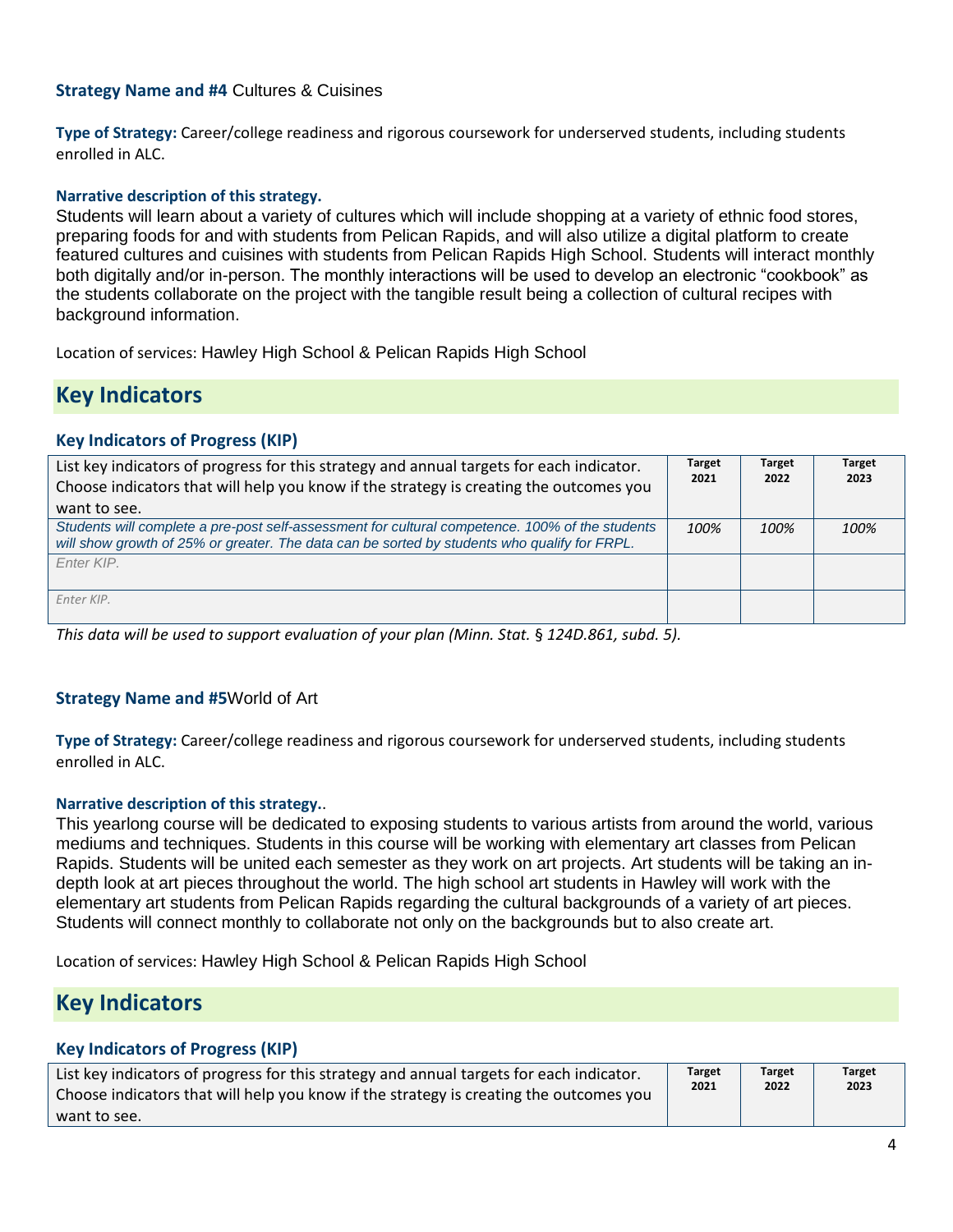| List key indicators of progress for this strategy and annual targets for each indicator.<br>Choose indicators that will help you know if the strategy is creating the outcomes you<br>want to see. | <b>Target</b><br>2021 | <b>Target</b><br>2022 | <b>Target</b><br>2023 |
|----------------------------------------------------------------------------------------------------------------------------------------------------------------------------------------------------|-----------------------|-----------------------|-----------------------|
| Students will complete a pre-post self-assessment for cultural competence. 100% of the students<br>will show growth of 25% or greater. The data can be sorted by students who qualify for FRPL     | 100%                  | 100%                  | 100%                  |
| Enter KIP.                                                                                                                                                                                         |                       |                       |                       |
| Enter KIP.                                                                                                                                                                                         |                       |                       |                       |
| Enter KIP.                                                                                                                                                                                         |                       |                       |                       |

*This data will be used to support evaluation of your plan (Minn. Stat.* § *124D.861, subd. 5).*

#### **Strategy Name and #6** Student Success Course

**Type of Strategy:** Career/college readiness and rigorous coursework for underserved students, including students enrolled in ALC.

#### **Narrative description of this strategy.**

We have a group of students who do not qualify for an individualized education plan but are not showing recurring success in the general education setting. We have developed a student success class that will be taught by a highly qualified teacher who is well versed in executive functioning skills, social and emotional learning and interventions. Students are selected for this class based on grades and teacher recommendation. During the class period students will be taught how to organize, prioritize, and prepare for classes with the end goal of doing these things independently. The course will be taught during the school day.

Location of services: Hawley High School

## **Key Indicators**

#### **Key Indicators of Progress (KIP)**

| List key indicators of progress for this strategy and annual targets for each indicator.<br>Choose indicators that will help you know if the strategy is creating the outcomes you<br>want to see. | <b>Target</b><br>2021 | <b>Target</b><br>2022 | <b>Target</b><br>2023 |
|----------------------------------------------------------------------------------------------------------------------------------------------------------------------------------------------------|-----------------------|-----------------------|-----------------------|
| The percentage of students to successfully pass all classes will increase from the fall semester to<br>the spring semester. Targets will be updated once the strategy has been implemented         | <b>TBD</b>            | TBD                   | TBD                   |
| By the year spring of 2023, 90% of the students in the class will not have to repeat a course.                                                                                                     | 70%                   | 80%                   | 90%                   |
| Enter KIP.                                                                                                                                                                                         |                       |                       |                       |
| Enter KIP.                                                                                                                                                                                         |                       |                       |                       |

*This data will be used to support evaluation of your plan (Minn. Stat.* § *124D.861, subd. 5).*

**Goal #3:** Hawley students' access to effective educators trained in cultural competency will increase from 50% in 2021 to 100% in 2023.

**Aligns with WBWF area**: All racial and economic achievement gaps between students are closed.

**Goal type:** Teacher Equity